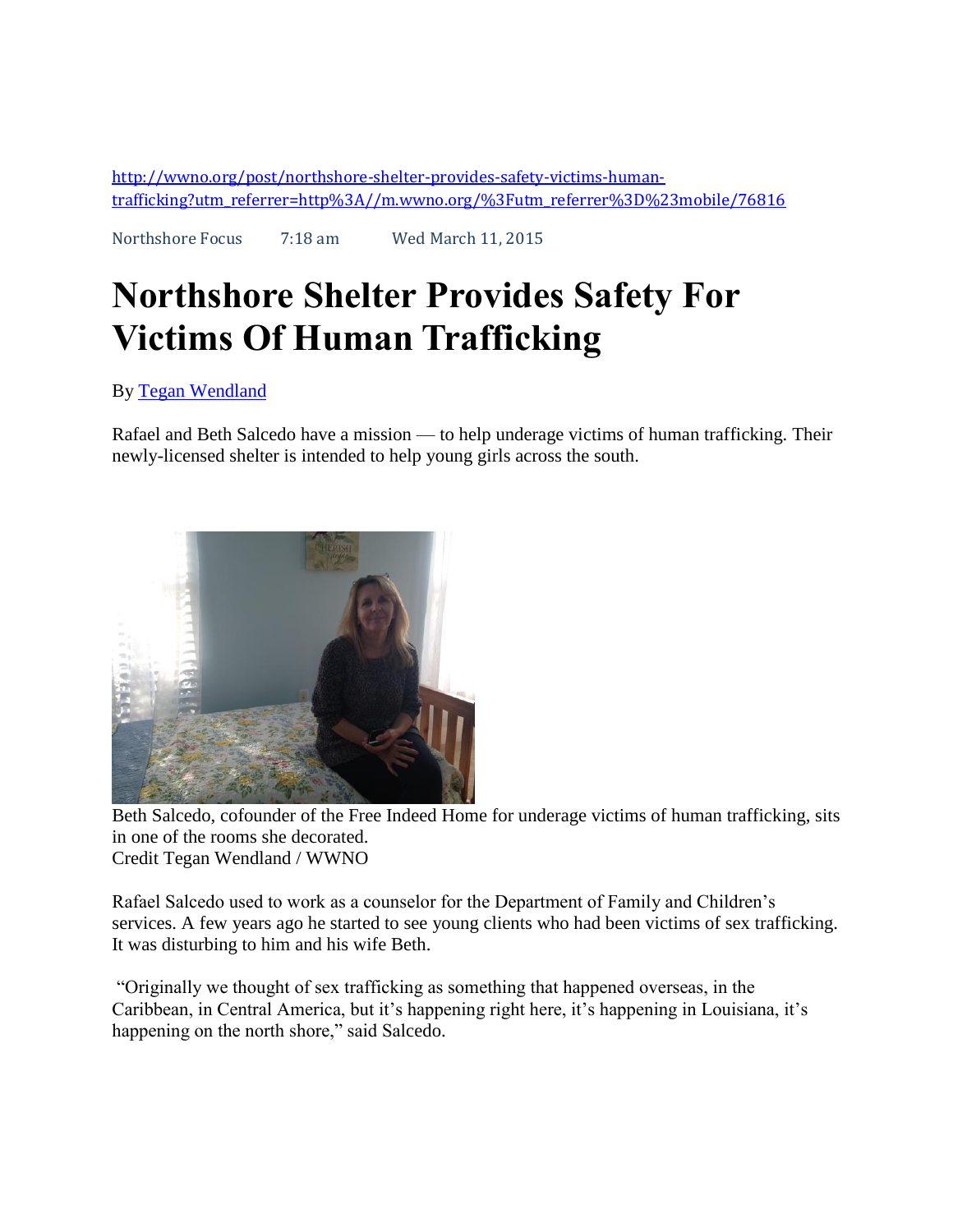Last year the state legislature [passed new laws](http://legis.la.gov/lss/lss.asp?doc=320889) cracking down on sex trafficking, making Louisiana's laws the [strictest in the country by some measures.](http://www.nola.com/politics/index.ssf/2014/11/louisiana_best_in_nation_at_co.html) But Beth said there are hundreds of young people being trafficked locally and it's still a big problem for law enforcement.



A communal space inside the Free Indeed Home, a shelter for underage victims of human trafficking.

Credit Tegan Wendland / WWNO

She said an officer with the human trafficking task force in Orleans Parish explained to her that the problem was hard to tackle because of a lack of funding for programs that address trafficking, and that, even after law enforcement intervention, girls often end up back on the streets. "It's very, very disheartening," Beth said.

The Salcedos decided to do everything they could to open a center for girls under age 18 that would offer safety, refuge and healing. It's called "The Free Indeed Home."

First they started the Louisiana Coalition Against Human Trafficking, an advocacy program that provides information and referrals, as well as trainings for local social service providers including police and social workers. Then they started raising the hundreds of thousands of dollars they need for the home. Now, the spacious old country home they've converted to house ten underage girls is ready.



A bedroom decorated by Beth Salcedo inside the Free Indeed Home. Credit Tegan Wendland / WWNO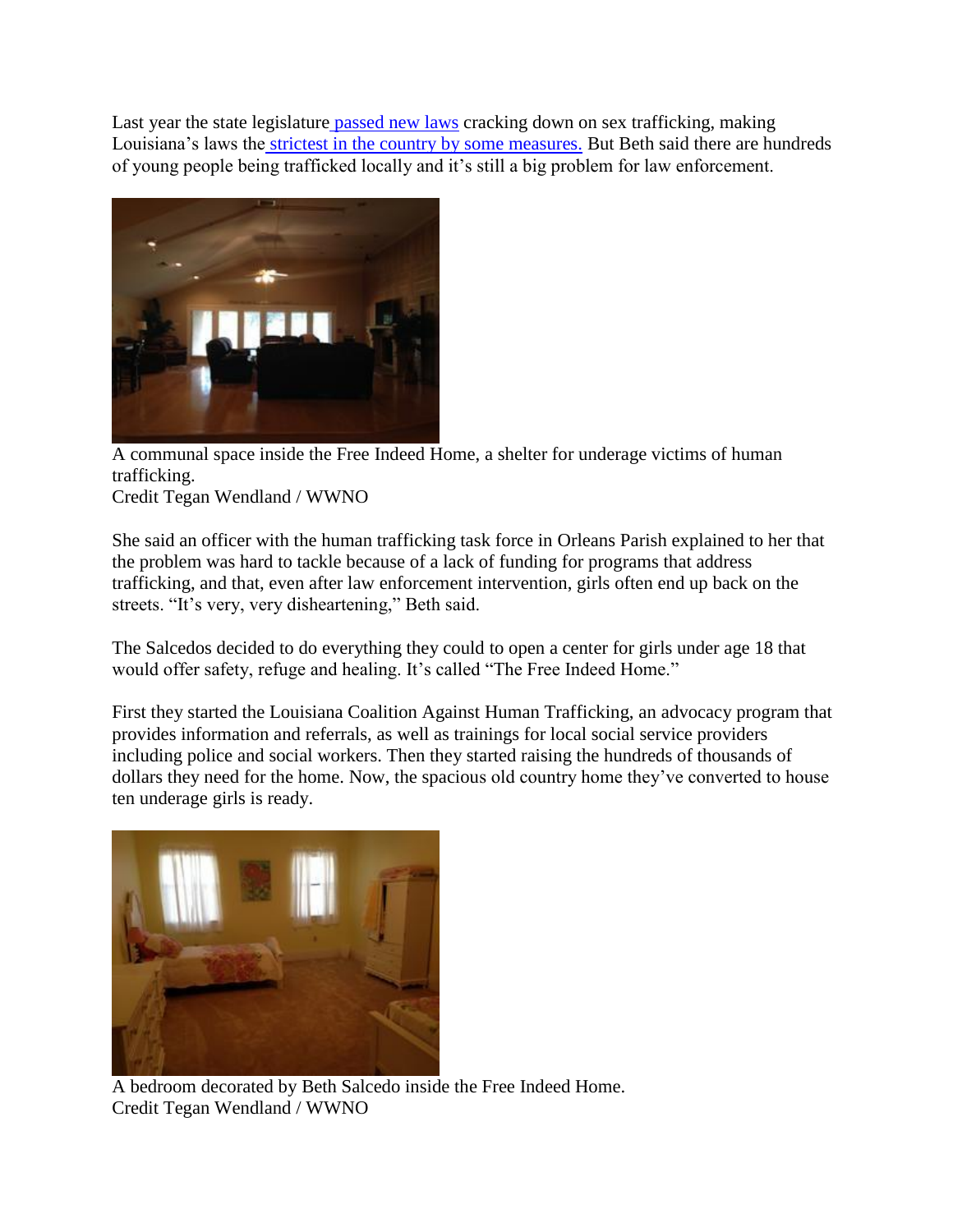Beth explained her mentality in decorating the home, "I imagined being a child, and what do children and young girls want."

The two-story country house is in a confidential location in order to protect the girls. It has an exercise room, four bedrooms with two beds each, a huge dining room and kitchen, and offices for counselors and case managers.

Beth and Rafael said recidivism is a big issue with these young girls. Foster families often don't know how to deal with their issues, which can include serious PTSD and other mental health issues. And the girls often end up back on the streets. The new home will address the challenges comprehensively with in-home psychiatric care, educational and self-help classes, 24/7 supervision and access to outside resources like health and dental care.



The dining room area inside Free Indeed Home. Credit Tegan Wendland / WWNO

Through networking with other agencies, they've already identified ten candidates for the program. Beth has shown them pictures of the room on her cell phone.

She said, "One of the little girls has identified this room as the room that they want. Many of the little girls tell me, 'Miss Beth, this is the room that I imagine if I were a child.' This little girl was actually trafficked by a gang from another state and brought over here, re-trafficked, and then, come to find out, her mother was labor-trafficked. So it's sometimes generational."

Unfortunately, she said, they can only house ten girls at a time, and there's a need for more shelters like this. There are only about 15 in the nation.

Rafael said the girls come from all sorts of different backgrounds.